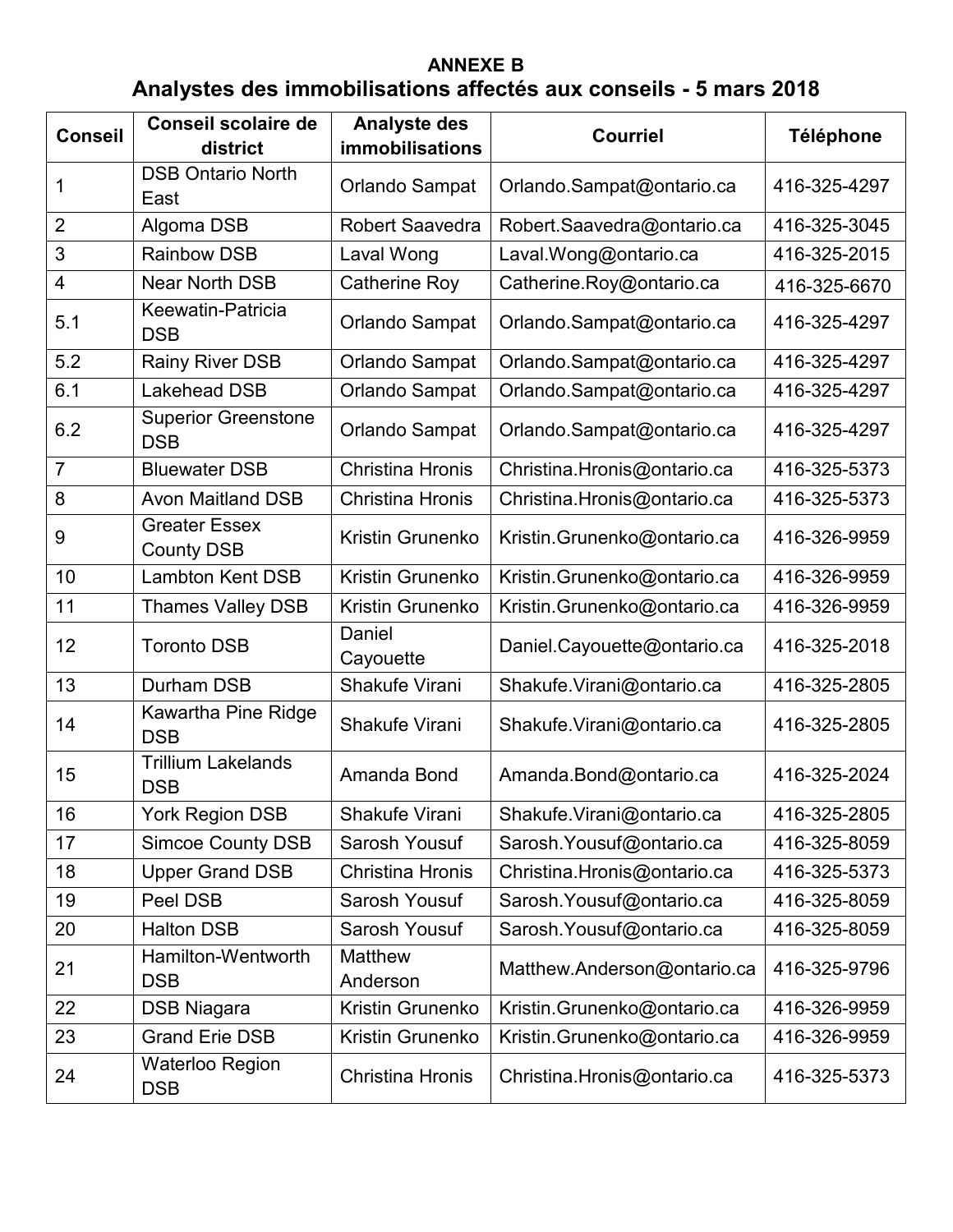## **ANNEXE B Analystes des immobilisations affectés aux conseils - 5 mars 2018**

| <b>Conseil</b> | <b>Conseil scolaire de</b><br>district | <b>Analyste des</b><br><b>immobilisations</b> | <b>Courriel</b>             | <b>Téléphone</b> |
|----------------|----------------------------------------|-----------------------------------------------|-----------------------------|------------------|
| 25             | <b>Ottawa-Carleton DSB</b>             | Catherine Roy                                 | Catherine.Roy@ontario.ca    | 416-325-6670     |
| 26             | <b>Upper Canada DSB</b>                | Amanda Bond                                   | Amanda.Bond@ontario.ca      | 416-325-2024     |
| 27             | Limestone DSB                          | <b>Catherine Roy</b>                          | Catherine.Roy@ontario.ca    | 416-325-6670     |
| 28             | <b>Renfrew County DSB</b>              | Catherine Roy                                 | Catherine.Roy@ontario.ca    | 416-325-6670     |
| 29             | Hastings & Prince<br><b>Edward DSB</b> | Shakufe Virani                                | Shakufe.Virani@ontario.ca   | 416-325-2805     |
| 30.1           | Northeastern CDSB                      | Orlando Sampat                                | Orlando.Sampat@ontario.ca   | 416-325-4297     |
| 30.2           | Nipissing-Parry<br>Sound CDSB          | <b>Catherine Roy</b>                          | Catherine.Roy@ontario.ca    | 416-325-6670     |
| 31             | <b>Huron Superior</b><br><b>CDSB</b>   | Orlando Sampat                                | Orlando.Sampat@ontario.ca   | 416-325-4297     |
| 32             | <b>Sudbury CDSB</b>                    | Laval Wong                                    | Laval.Wong@ontario.ca       | 416-325-2015     |
| 33.1           | <b>Northwest CDSB</b>                  | Orlando Sampat                                | Orlando.Sampat@ontario.ca   | 416-325-4297     |
| 33.2           | <b>Kenora CDSB</b>                     | <b>Robert Saavedra</b>                        | Robert.Saavedra@ontario.ca  | 416-325-4297     |
| 34.1           | <b>Thunder Bay CDSB</b>                | Orlando Sampat                                | Orlando.Sampat@ontario.ca   | 416-325-4297     |
| 34.2           | <b>Superior North CDSB</b>             | Orlando Sampat                                | Orlando.Sampat@ontario.ca   | 416-325-4297     |
| 35             | <b>Bruce-Grey CDSB</b>                 | <b>Christina Hronis</b>                       | Christina.Hronis@ontario.ca | 416-325-5373     |
| 36             | <b>Huron Perth CDSB</b>                | Christina Hronis                              | Christina.Hronis@ontario.ca | 416-325-5373     |
| 37             | <b>Windsor-Essex</b><br><b>CDSB</b>    | <b>Kristin Grunenko</b>                       | Kristin.Grunenko@ontario.ca | 416-326-9959     |
| 38             | <b>London DCSB</b>                     | <b>Kristin Grunenko</b>                       | Kristin.Grunenko@ontario.ca | 416-326-9959     |
| 39             | St. Clair CDSB                         | Kristin Grunenko                              | Kristin.Grunenko@ontario.ca | 416-326-9959     |
| 40             | <b>Toronto CDSB</b>                    | <b>Matthew</b><br>Anderson                    | Matthew.Anderson@ontario.ca | 416-325-9796     |
| 41             | <b>PVNC CDSB</b>                       | Shakufe Virani                                | Shakufe.Virani@ontario.ca   | 416-325-2805     |
| 42             | <b>York CDSB</b>                       | Shakufe Virani                                | Shakufe.Virani@ontario.ca   | 416-325-2805     |
| 43             | <b>Dufferin Peel CDSB</b>              | Sarosh Yousuf                                 | Sarosh. Yousuf@ontario.ca   | 416-325-8059     |
| 44             | Simcoe Muskoka<br><b>CDSB</b>          | Sarosh Yousuf                                 | Sarosh.Yousuf@ontario.ca    | 416-325-8059     |
| 45             | Durham CDSB                            | Shakufe Virani                                | Shakufe.Virani@ontario.ca   | 416-325-2805     |
| 46             | <b>Halton CDSB</b>                     | Sarosh Yousuf                                 | Sarosh. Yousuf@ontario.ca   | 416-325-8059     |
| 47             | Hamilton-Wentworth<br><b>CDSB</b>      | <b>Matthew</b><br>Anderson                    | Matthew.Anderson@ontario.ca | 416-325-9796     |
| 48             | <b>Wellington CDSB</b>                 | Robert Saavedra                               | Robert Saavedra@ontario.ca  | 416-325-3045     |